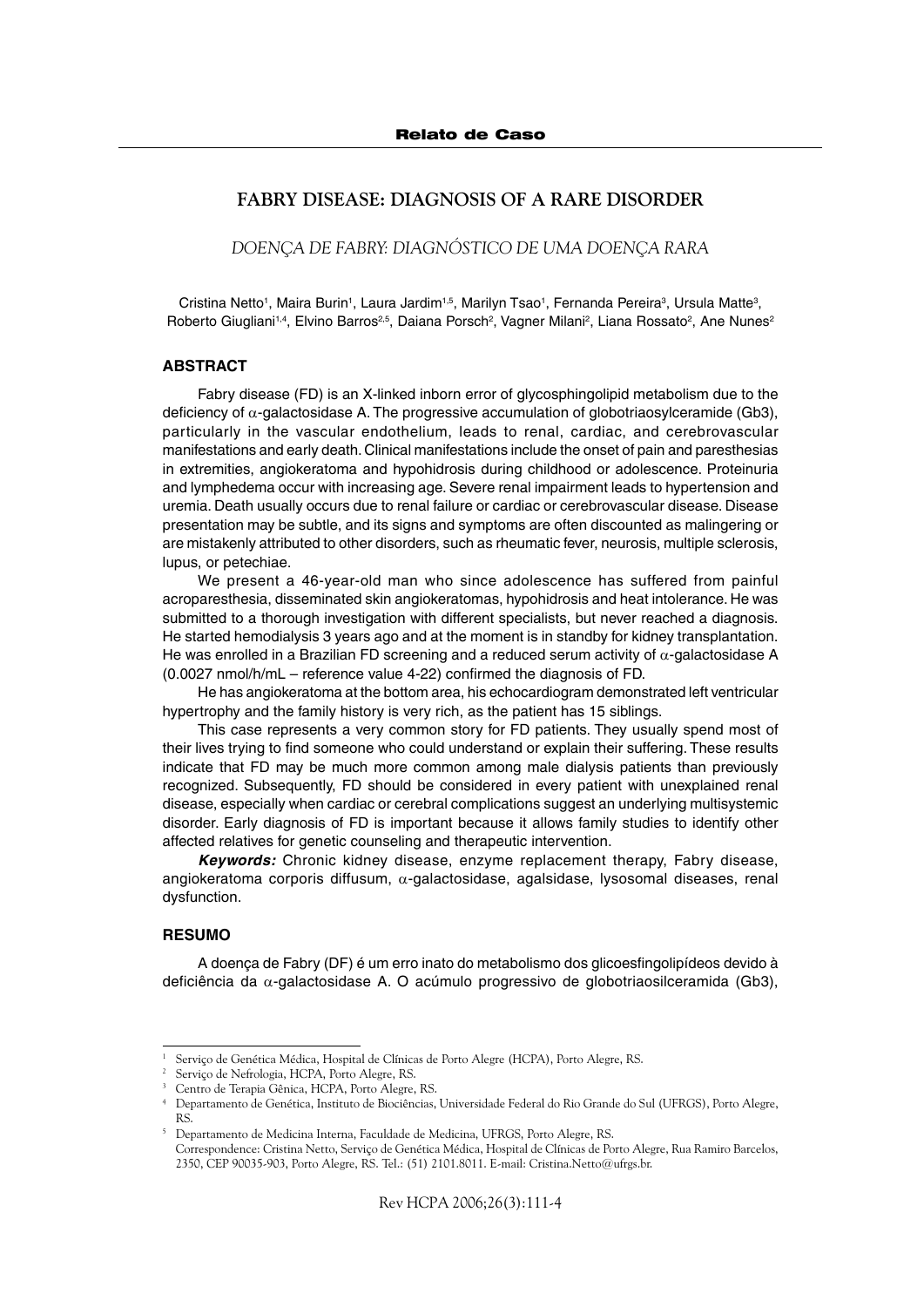particularmente no endotélio vascular, leva a manifestações renais, cardíacas e cerebrovasculares e morte precoce. As manifestações clínicas incluem o início, durante a infância ou adolescência, de episódios de dor e parestesias nas extremidades, angioqueratomas e hipohidrose. Com a idade, podem aparecer proteinúria e linfedema. Insuficiência renal grave leva à hipertensão e uremia. O óbito ocorre devido à insuficiência renal ou doença cardíaca ou cerebrovascular. A apresentação da doença pode ser sutil, e seus sinais e sintomas são erroneamente atribuídos a outras doenças, como febre reumática, neurose, esclerose múltipla, lúpus ou petéquias.

Relatamos o caso de um paciente masculino com 46 anos que, desde a adolescência, sofre de acroparestesia, angioqueratomas disseminados, hipohidrose e intolerância ao calor. Ele foi submetido a extensa investigação com diferentes especialistas, mas nunca chegou a um diagnóstico. Iniciou hemodiálise há 3 anos e, no momento, está na lista de espera para transplante de rim. Participou de um programa brasileiro de triagem para DF, e uma atividade reduzida de  $\alpha$ galactosidase A (0,0027 nmol/h/mL – valor de referência 4-22) confirmou o diagnóstico de DF.

O paciente apresenta angioqueratomas na área do calção, seu ecocardiograma demonstra hipertrofia ventricular esquerda e sua história familiar é rica, pois ele tem 15 irmãos.

Este caso representa uma história muito comum entre pacientes com DF. Eles geralmente passam a maior parte de suas vidas tentando encontrar alguém que compreenda ou explique seu sofrimento. Estes resultados indicam que a DF pode ser muito mais comum entre homens que realizam hemodiálise do que antes previsto. Subseqüentemente, a DF deve ser considerada em todo paciente com doença renal sem causa aparente, principalmente quando complicações cardíacas ou cerebrovasculares sugerirem uma doença multissistêmica. O diagnóstico precoce da DF é importante, pois permite estudo familiar para identificar parentes afetados para aconselhamento genético e intervenção terapêutica.

Unitermos: Doença renal crônica, terapia de reposição enzimática, doença de Fabry, angioqueratoma corporis diffusum, α-galactosidase, agalsidase, doenças lisossômicas, disfunção ronal

## INTRODUCTION

Fabry disease (FD) is an X-linked inborn error of glycosphingolipid metabolism due to the deficiency of α-galactosidase A. Reduced activity of α-galactosidase A causes storage of globotriaosylceramide (Gb3) inside cell lysosomes. Its progressive accumulation, particularly in the vascular endothelium, leads to renal, cardiac, and cerebrovascular manifestations and early death. The disease is panethnic, and incidence estimates range from about 1 in 40,000 to 60,000 males (1).

Clinical manifestations in classically affected hemizygotes who have no detectable α-galactosidase A activity include the onset of pain and paresthesias in extremities, vessel ectasia (angiokeratoma) in skin and mucous membranes, and hypohidrosis during childhood or adolescence. Corneal and lenticular opacities are also early findings. Proteinuria and lymphedema occur with increasing age. Severe renal impairment leads to hypertension and uremia. Death usually occurs due to renal failure or cardiac or cerebrovascular disease. Some of these manifestations have been already studied by us (2-4).

Although clinical onset occurs in childhood, disease presentation may be subtle, and its signs and symptoms are often discounted as malingering or are mistakenly attributed to other disorders, such as rheumatic fever, neurosis, multiple sclerosis, lupus, or petechiae.

FD predominantly affects males, but in contrast to some other diseases with X-linked inheritance, most female heterozygotes are also affected but do not always present with the classic phenotype.

# CASE REPORT

We present a 46-year-old man who since adolescence has suffered from painful acroparesthesia, disseminated skin angiokeratomas, hypohidrosis and heat intolerance.

During his life, he has been submitted to a thorough investigation with different specialists, but never reached a diagnosis. Three years ago he was diagnosed with renal insufficiency, progressing to endstage renal disease 1 year ago when he started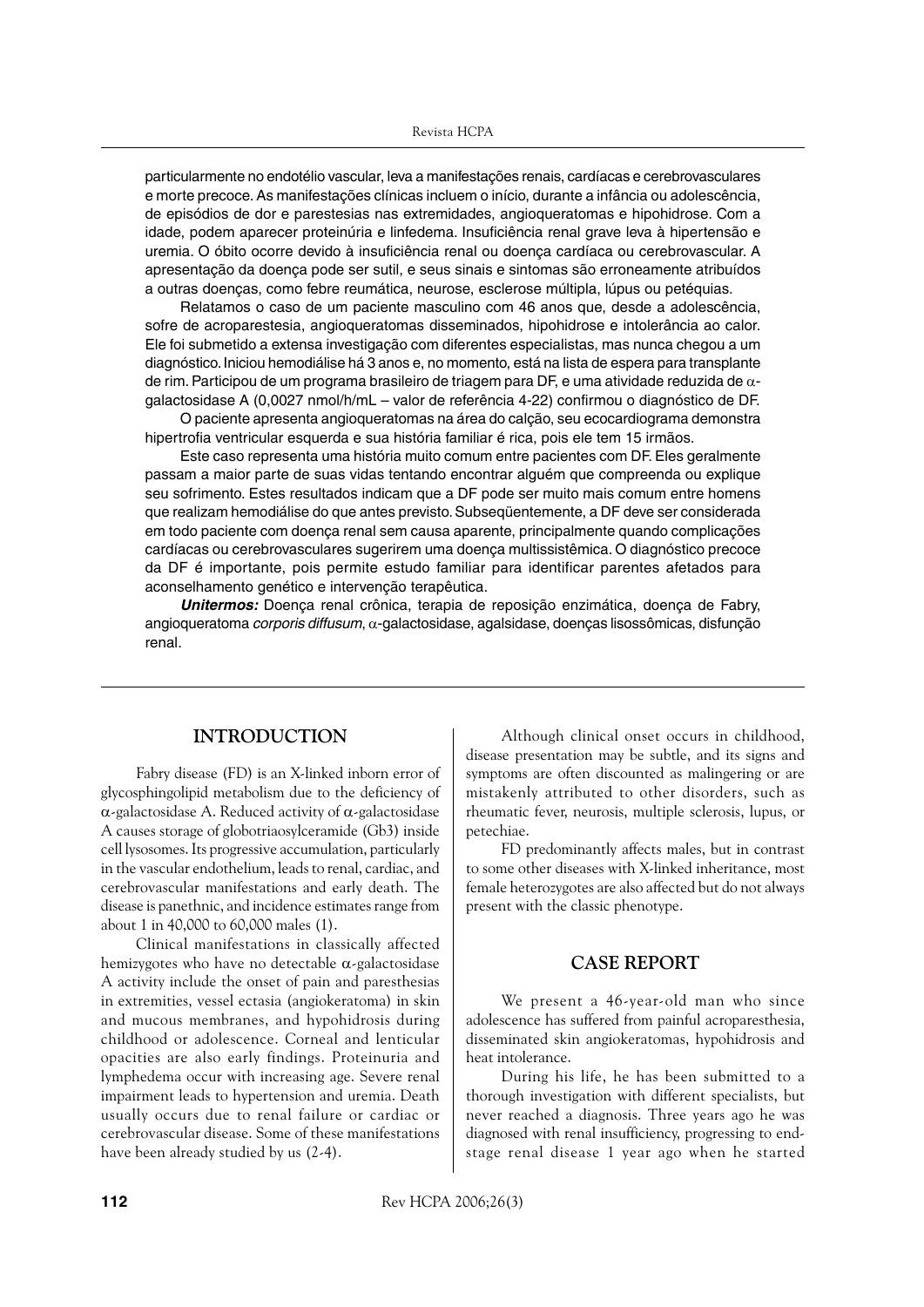hemodialysis. At the moment, he is in standby for kidney transplantation. He also has left ventricular hypertrophy and impaired vision.

This patient was enrolled in a Brazilian FD screening and a reduced serum activity of  $\alpha$ -galactosidase A (0.0027 nmol/h/mL – reference value 4-22) confirmed the diagnosis of FD.

On physical examination the patient was normotensive, and his body weight was 61.500 kg. Cutaneous lesions were located at the bottom area. These lesions were first noticed during adolescence, and progressively increased in number with time.

His echocardiogram demonstrated left ventricular hypertrophy, but his electrocardiogram (EKG) did not show conduction abnormalities. Serum creatinine was 6.8 mg/dL (normal range  $0.6-1.3$ ), urea 74 mg/dL (normal range 13-43). A biopsy of the kidney revealed tubular atrophy, interstitial fibrosis and glomerular sclerosis.

The family history is very rich, as the patient has 15 siblings. He has a brother who died of renal failure at 35. Genetic counseling was able to identify one nephew who also has reduced serum activity of  $\alpha$ -galactosidase A (0.05 nmol/h/mL – reference value 4-22), with only mild symptoms of FD. Molecular analysis is under way to diagnosis the female relatives.

#### DISCUSSION

This case represents a very common story for Fabry patients. They usually spend most of their lives trying to find someone who could understand or explain their suffering.

Because FD is not common or well known and its early classical manifestations tend to be nonspecific, the disorder is often unrecognized, misdiagnosed, or diagnosed late in life. Males with classical phenotype typically present in childhood with the characteristic angiokeratoma and acroparesthesias. However, if these signs and symptoms are subtle or absent, the disorder may not be recognized until adulthood, when proteinuria, renal insufficiency, and/or cardiomyopathy are detected and the diagnosis is belatedly made (5).

Renal involvement has been recognized as a cardinal feature of FD, since patients with characteristic skin lesions and albuminuria were first described in 1898 (6).

The renal manifestation results from GL3 deposition in podocytes, mesangium, glomerular endothelium, epithelium of the loop of Henle and the distal tubule, arterial and arteriolar endothelial and smooth muscle cells, and interstitial cells (7). The deposition in the renal vascular endothelium is progressive and associated with interstitial fibrosis and glomerulosclerosis (8). End-stage renal disease usually occurs in the third to fifth decade of life (9).

Screening efforts can be carried out in subpopulations thought to be at higher risk for the disease than the general population. Dialysis screening efforts seem to be worthwhile, since kidney failure is an important outcome in FD. Nakao et al. (10) screened 514 consecutive males and found six who had low levels of serum  $\alpha$ -galactosidase, for a prevalence of 1.2%. Large scale screening efforts of dialysis populations have been carried out in the Netherlands and Austria.

These results indicate that FD may be much more common among male dialysis patients than previously recognized. Apparently, FD is seldom recognized as a cause of renal failure and, as a consequence, is possibly underdiagnosed. Subsequently, FD should be considered in every patient with unexplained renal disease, especially when cardiac or cerebral complications suggest an underlying multisystemic disorder.

In males FD can reliably be diagnosed by  $\alpha$ galactosidase A activity determination. This could then be followed by screening of family members for FD, in whom progression of renal failure or other organ failure due to disease may be detected at an earlier stage, enabling appropriate intervention.

Early diagnosis of FD is important because it allows family studies to identify other affected relatives for genetic counseling and therapeutic intervention. This is especially true now that clinical studies have shown the safety and effectiveness of enzyme replacement therapy for FD (11,12), as well as the potential for enzyme enhancement therapy (13).

## REFERENCES

- 1. Desnick R, Ioannou Y, Eng C. a-galactosidase a deficiency: Fabry disease. In: Scriver CR, Sly WS, Beaudet AL, Valle D, editors. The metabolic and molecular bases of inherited disease. 8th ed. New York: McGraw-Hill. 2001. Pp. 3733-4.
- 2. Ashton-Prolla P, Ashley GA, Giugliani R, Pires RF, Desnick RJ, Eng CM. Fabry disease: comparison of enzymatic, linkage, and mutation analysis for carrier detection in a family with a novel mutation (30delG). Am J Med Genet. 1999;84(5):420-4.
- 3. Gomes I, Nora DB, Becker J, et al. Nerve conduction studies, electromyography and sympathetic skin response in Fabry's disease. J Neurol Sci. 2003;214(1-2):21-5.
- 4. Jardim L, Vedolin L, Schwartz IV, et al. CNS involvement in Fabry disease: clinical and imaging studies before and after 12 months of enzyme